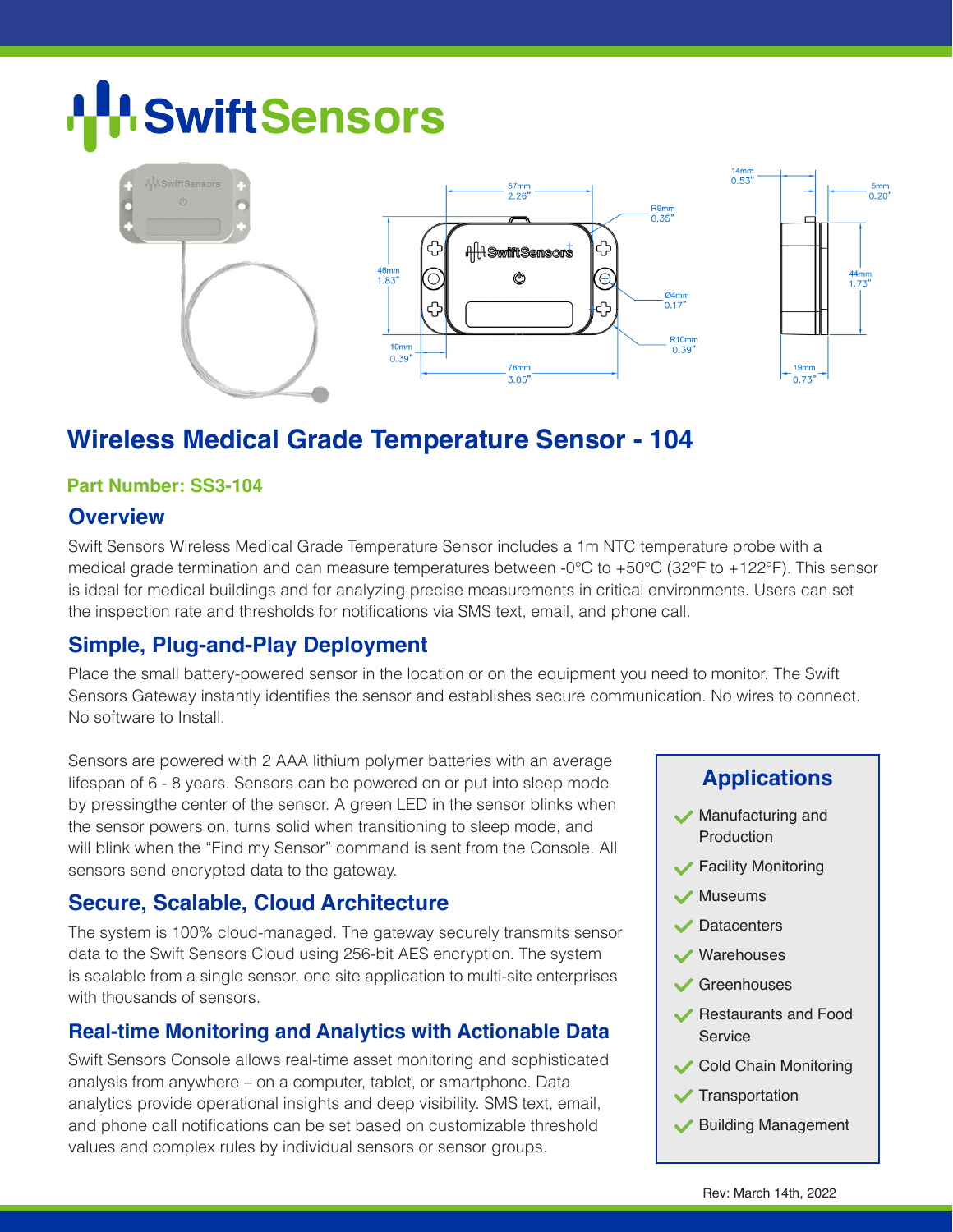| <b>Operational Specifications:</b>               |                                                                                                |
|--------------------------------------------------|------------------------------------------------------------------------------------------------|
| <b>Power</b>                                     | 1.8 - 3.6VDC, 0.05mW Average                                                                   |
| <b>Battery Type</b>                              | AAA x2 Replaceable "L92" Lithium Polymer                                                       |
| <b>Operating Voltage</b>                         | 1.8VDC - 3.6VDC                                                                                |
| <b>Avg. Current Consumption</b>                  | 16uA (Active), 500uA (Command ACK), <5uA(Sleep)                                                |
| <b>Operating Temperature</b>                     | $-40^{\circ}$ C to $+60^{\circ}$ C ( $-40^{\circ}$ F to $+140^{\circ}$ F) Defined by Batteries |
| <b>Operating Environment</b>                     | Indoor/Outdoor, 0-95%+ RH                                                                      |
| <b>Battery Life (Average)</b>                    | 6 - 8 Years                                                                                    |
| <b>Communication Protocol</b>                    | BLE/BT5 2.4Ghz                                                                                 |
| <b>BLE Chipset</b>                               | nRF52840                                                                                       |
| <b>TX Strength</b>                               | Default +8dBm                                                                                  |
| <b>Range</b>                                     | 70m - 90m (250ft - 300ft) Line-of-Sight                                                        |
|                                                  | 30m - 45m (100ft - 150ft) Non Line-of-Sight                                                    |
| <b>Encryption</b>                                | 128-Bit AES Encryption                                                                         |
| <b>Button Press</b>                              | Click to turn on. Press and Hold 2 sec to put in sleep mode                                    |
| <b>LED</b>                                       | Green LED: 2 sec. blinking when turning on                                                     |
|                                                  | Green LED: 2 sec. solid when entering sleep mode                                               |
| <b>Find My Sensor</b>                            | Command from Console to blink sensor LED                                                       |
| <b>Weight</b>                                    | 56g (2 oz)                                                                                     |
| <b>Dimensions</b>                                | 77.5mm x 57.5mm x 44mm (2.26in. x 1.73in. x 0.73in.)                                           |
| <b>Enclosure Material</b>                        | ABS PA-765+                                                                                    |
| <b>IP Rating</b>                                 | IP <sub>66</sub>                                                                               |
| <b>Probe Dimensions</b>                          | 610mm Probe Length                                                                             |
|                                                  | Insulated 30awg Wire, <2mm Cable Diameter                                                      |
|                                                  | 9.53mm / 0.375" Insulated Disc Capsule                                                         |
| <b>Certifications</b>                            | FCC ID: X8WBT840F                                                                              |
| <b>FC</b> $\blacktriangleright$ <b>FC</b> Canada | IC ID: 4100A-BT840F                                                                            |
| $CE$ $\sqrt{R}$ oHS                              | CE Compliance: 2014/35/EU, 2014/53/EU, 2014/30/EU                                              |